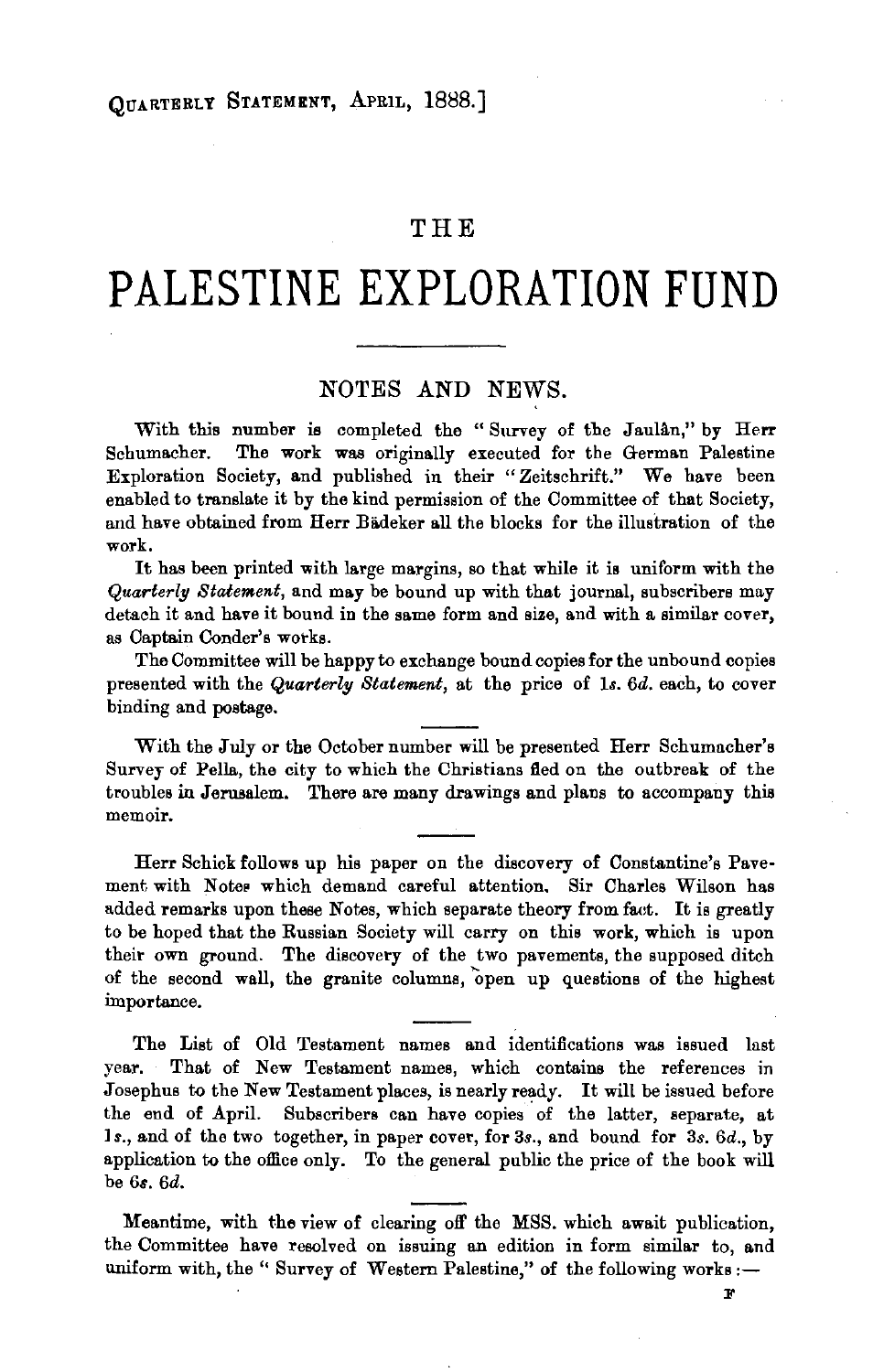- 1. Conder's "Survey of Eastern Palestine," so far as completed. The MS. is very voluminous, containing as much as will make a volume equal in size to those of the " Memoirs " in the " Survey of Western Pales-<br>tine." None of it has been published; the drawings are very None of it has been published; the drawings are very numerous, and of the deepest interest to the student of prehistoric monuments, as well as for the illustration of the Bible.
- 2. The Archeological Mission of M. Clemont-Ganneau, with the drawings of M. Le Comte.
	- These drawings are many hundreds in number, and executed in the finest style. They figure a vast number of monuments and ruins not in the **"Memoirs."**
- 3. The Flora and Fauna of the Wady Arabah, by J. Chichester Hart, Esq., accompanied by many drawings of plants, &c., in the best style.

The editions will be limited to 500. The first 250 subscribers will pay seven guineas for the three volumes; subscribers to the "Survey of Western Palestine" will be privileged to have the volumes for this sum. The price will be raised, after 250 names are received, to twelve guineas. The Committee are pledged never to let any copies be subscribed under the sum of seven *guineas.* Mr. A. P. Watt, 2, Paternoster Square, is the agent.

The Director of the Palestine Pilgrims' Text Society promises the following works for the year  $1888 :=$ 

The Pilgrimage of the Abbot Daniel-now ready.

The Norman-French Description of the Holy Land and of Jerusalemready 'in May.

The Travels of Nasir-i-Khosrau, translated by Mr. Guy le Strange-in June. Arculfus de Locis Sanctis, translated by Rev. R. Macpherson-in June.

Two Letters, from Sir Joseph de Lancy, Knight Hospitaller, to King Edward the First, endorsed" News from Syria," and from the King to Sir Joseph.

The Report and Balance-sheet of this Society for the last year are now ready. Readers will note that the library it is forming of pilgrims, geographers, and historians is quite unique, and cannot be procured except by subscribing to the Society.

The friends of the Society are earnestly requested to use the " Memoirs of Twenty-one Years' Work," as a means of showing what the work has been, and what remains to be done.

An announcement was recently made in the papers to the effect that, among the Sidon sarcophagi, was one containing the body of Alexander the Great. So far the news is not confirmed, and there seems every reason to doubt the fact, unless the details given by the historians are all wrong.

Subscribers are very earnestly asked  $:-(1)$  To pay their subscriptions early in the year-say in January. (2) To pay them direct to Coutts and Co. by a banker's order. (3) If they would rather choose their own time, to send up their subscriptions without being reminded. The Clerical Staff of the Society is small ; it is most desirable not to increase it ; and if these simple requests are attended to a great saving of clerical labour, postage, and stationery is effected. For instance, there are, say, 3,000 subscribers. If every one of these waits to be reminded, and has to have a receipt sent to him, the Society has to spend £25 a year in postage, and to write  $6,000$  letters, merely to ask for and to acknowledge the receipt of the subscriptions.